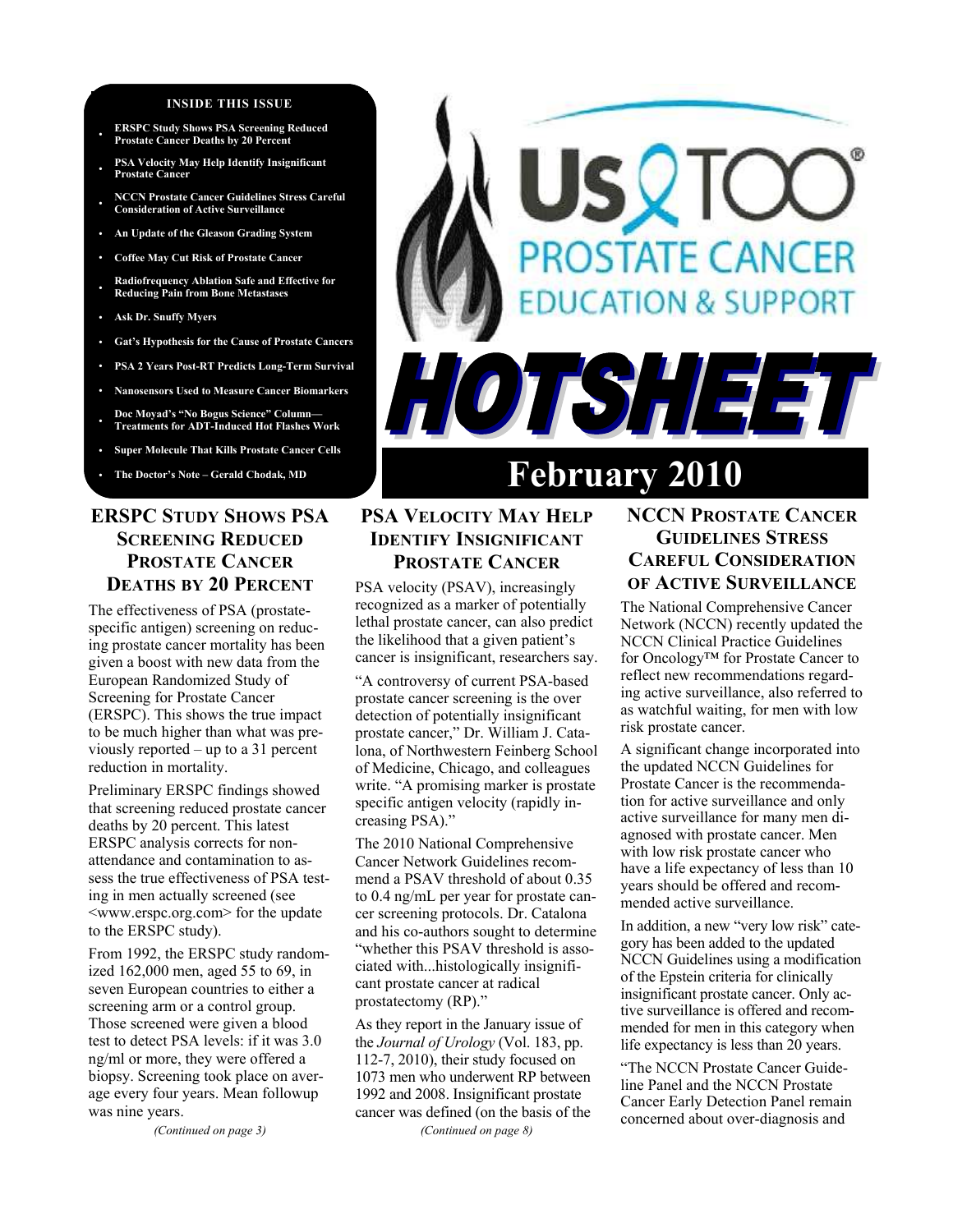# Prostate Cancer Patient Support - Call 1-800-80-Us TOO, or Go to <www.ustoo.org>



COPYRIGHT 2010, US TOO INTERNATIONAL, INC.

# **AN UPDATE OF THE GLEASON GRADING SYSTEM**

Epstein JI

# **J Urol [Epub ahead of print]**

**PURPOSE:** An update is provided of the Gleason grading system, which has evolved significantly since its initial description.

**MATERIALS AND METHODS:** A search was performed using the MED-LINE(R) database and referenced lists of relevant studies to obtain articles concerning changes to the Gleason grading system.

**RESULTS:** Since the introduction of the Gleason grading system more than 40 years ago many aspects of prostate cancer have changed, including prostate specific antigen testing, transrectal ultrasound guided prostate needle biopsy with greater sampling, immunohistochemistry for basal cells that changed the classification of prostate cancer and new prostate cancer variants. The system was updated at a 2005 consensus conference of international experts in urological pathology, under the auspices of the International Society of Urological Pathology. Gleason score 2-4 should rarely if ever be diagnosed on needle biopsy, certain patterns (i.e. poorly formed glands) originally considered Gleason pattern 3 are now considered Gleason pattern 4 and all cribriform cancer should be graded pattern 4. The grading of variants and subtypes of acinar adenocarcinoma of the prostate, including cancer with vacuoles, foamy gland carcinoma, ductal adenocarcinoma, pseudohyperplastic carcinoma and small cell carcinoma have also been modified. Other recent issues include reporting secondary patterns of lower

and higher grades when present to a limited extent, and commenting on tertiary grade patterns which differ depending on whether the specimen is from needle biopsy or radical prostatectomy. Whereas there is little debate on the definition of tertiary pattern on needle biopsy, this issue is controversial in radical prostatectomy specimens. Although tertiary Gleason patterns are typically added to pathology reports, they are routinely omitted in practice since there is no simple way to incorporate them in predictive nomograms/tables, research studies and patient counseling. Thus, a modified radical prostatectomy Gleason scoring system was recently proposed to incorporate tertiary Gleason patterns in an intuitive fashion. For needle biopsy with different cores showing different grades, the current recommendation is to report the grades of each core separately, whereby the highest grade tumor is selected as the grade of the entire case to determine treatment, regardless of the percent involvement. After the 2005 consensus conference several studies confirmed the superiority of the modified Gleason system as well as its impact on urological practice.

**CONCLUSIONS:** It is remarkable that nearly 40 years after its inception the Gleason grading system remains one of the most powerful prognostic factors for prostate cancer. This system has remained timely because of gradual adaptations by urological pathologists to accommodate the changing practice of medicine.



August 20-21, 2010 Us TOO 20th Anniversary Celebration & Symposium

**SAVE THE DATES!** 

Chicago, IL

Watch for more info at <www.ustoo.org>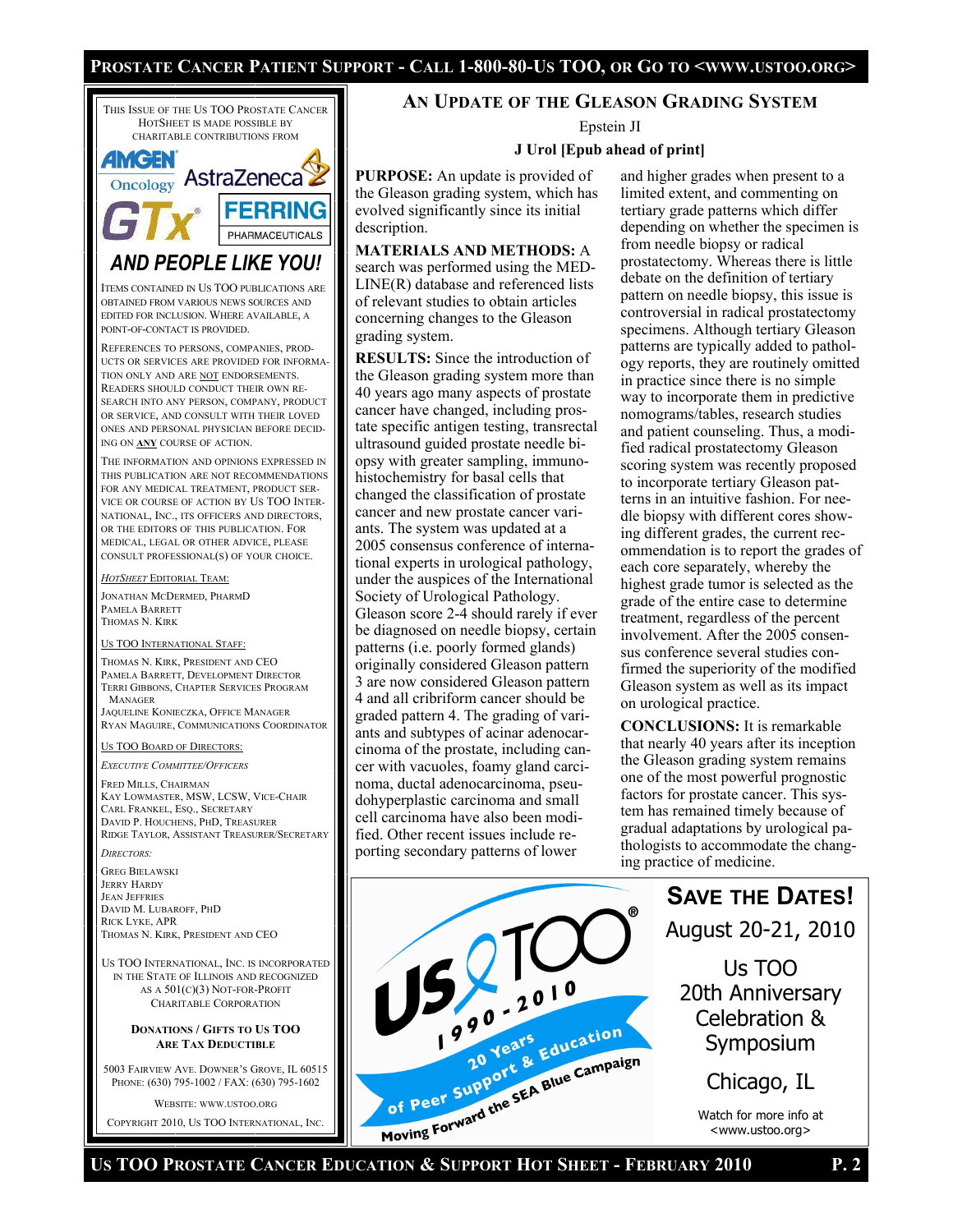# **COFFEE MAY CUT RISK OF PROSTATE CANCER**

Drinking coffee regularly may help lower the risk of advanced prostate cancer, a study shows. The study, presented this week at a conference of the American Association for Cancer Research in Houston, TX shows men who drank the most coffee were nearly 60% less likely to develop advanced prostate cancer than non-coffee drinkers.

In the study, researchers analyzed information from the Health Professionals' Follow-Up Study, which included data on the coffee-drinking habits of nearly 50,000 men from 1986 to 2006. During that time period, 4,975 of the men developed prostate cancer. The results showed men who drank the most coffee (six or more cups per day) had a 59% lower risk of aggressive prostate cancer (fatal or advanced disease) compared to non-coffee drinkers.

But researchers say it's not just caffeine that's responsible for the prostate cancer prevention benefits. The study showed men who drank decaffeinated coffee also had a similar reduction in aggressive prostate cancer risk. Researchers say coffee also contains many other potentially beneficial compounds such as antioxidants and minerals that may play a role in preventing prostate cancer and more research is needed to confirm these results.

"Coffee has effects on insulin and glucose metabolism as well as sex hormone levels, all of which play a role in prostate cancer," says researcher Kathryn M. Wilson, PhD, a postdoctoral fellow at the Channing Laboratory, Harvard Medical School and the Harvard School of Public Health But, she added that it's too early to recommend men start drinking coffee to help prevent prostate cancer.

*WebMD Health News, 8 December 2009* 

**Want to learn more about local prostate cancer support group activities? Read the**

# CHAPTER NEWS!

**at www.ustoo.org!**

# **PSA SCREENING REDUCED PROSTATE CANCER DEATHS**

*(Continued from page 1)* 

In any randomized trial, some in the screening arm do not attend and some in the control group inadvertently receive a PSA test (contamination).

 Contamination makes it difficult to detect differences. This is believed to be one reason why the Prostate Lung, Colon and Ovarian (PLCO) study failed to detect any significant reduction in mortality.

PSA cut off level of 3 ng/ml is safer threshold for reducing biopsies

Using retrospective data from the Dutch arm, the ERSPC has shown that using a screening algorithm – an individual risk assessment - alongside PSA testing can reduce the number of unnecessary biopsies. PSA testing is

sensitive but not specific, so elevated levels do not necessarily imply cancer. Approximately 30 percent of detected cancers are non-aggressive (indolent) or slow growing.

Their findings, published online in the January 2010 issue of *European Urology* suggest a PSA cut off of 3 ng/mL combined with an individual risk assessment would reduce biopsies by 33%. The majority of cancers potentially missed would be indolent, so no risk would occur from non-treatment. Increasing the PSA cut-off level from 3 to 4 ng/ml may save a similar number of biopsies, but will miss more clinically significant cancers.

*<www.news-medical.net> 8 December 2009* 

# **RADIOFREQUENCY ABLATION SAFE AND EFFECTIVE FOR REDUCING PAIN FROM BONE METASTASES**

Image-guided radiofrequency ablation (RFA), a minimally invasive cancer treatment which can be performed in the outpatient setting, significantly reduced the level of pain experienced by cancer patients with bone (osseous) metastases, limiting the need for strong narcotic pain management, and supporting improved patient frame of mind, according to results of an American College of Radiology Imaging Network (ACRIN) study published online in the journal *Cancer*.

RFA uses heat to kill, or ablate, tumor cells. This study, sponsored by the National Cancer Institute (NCI), part of the National Institutes of Health (NIH), demonstrated that RFA, often used to treat liver, kidney and lung cancer tumors, is also a safe and effective pain management tool for patients with bone metastases.

"It is clear that improved palliative treatments must be identified to address the needs of these great many patients. RFA is widely available, covered by most insurance, can be performed in a single outpatient session and often allows patients enhanced interaction with loved ones by reducing use of strong narcotics which can leave them in a medicated state. Also, unlike many other cancer pain man-

agement treatments, RFA can be repeated and maintain similar results," said Damian Dupuy, MD, principal investigator of the study, director of ablation services at Rhode Island Hospital, and professor of diagnostic imaging at The Warren Alpert Medical School of Brown University.

The researchers studied 55 patients who had a single painful bone metastasis. Each received computed tomography (CT) guided RFA of the tumor. Patients evaluated their pain prior to treatment, then daily for two weeks following the procedure, and again at one month and three months after RFA. The study results showed statistically significant pain reduction at the one and three-month follow-ups for all pain assessment measurements: pain relief, intensity and severity. In all cases, improvement was seen for each measurement, including patient mood, with the most improvement at the onemonth interval.

"We know that RFA is a highly effective cancer treatment when surgery is not an option. RFA offers potential advantages over other methods in that cell death is immediate, lesion size can be accurately controlled, lesion tem-

*(Continued on page 8)*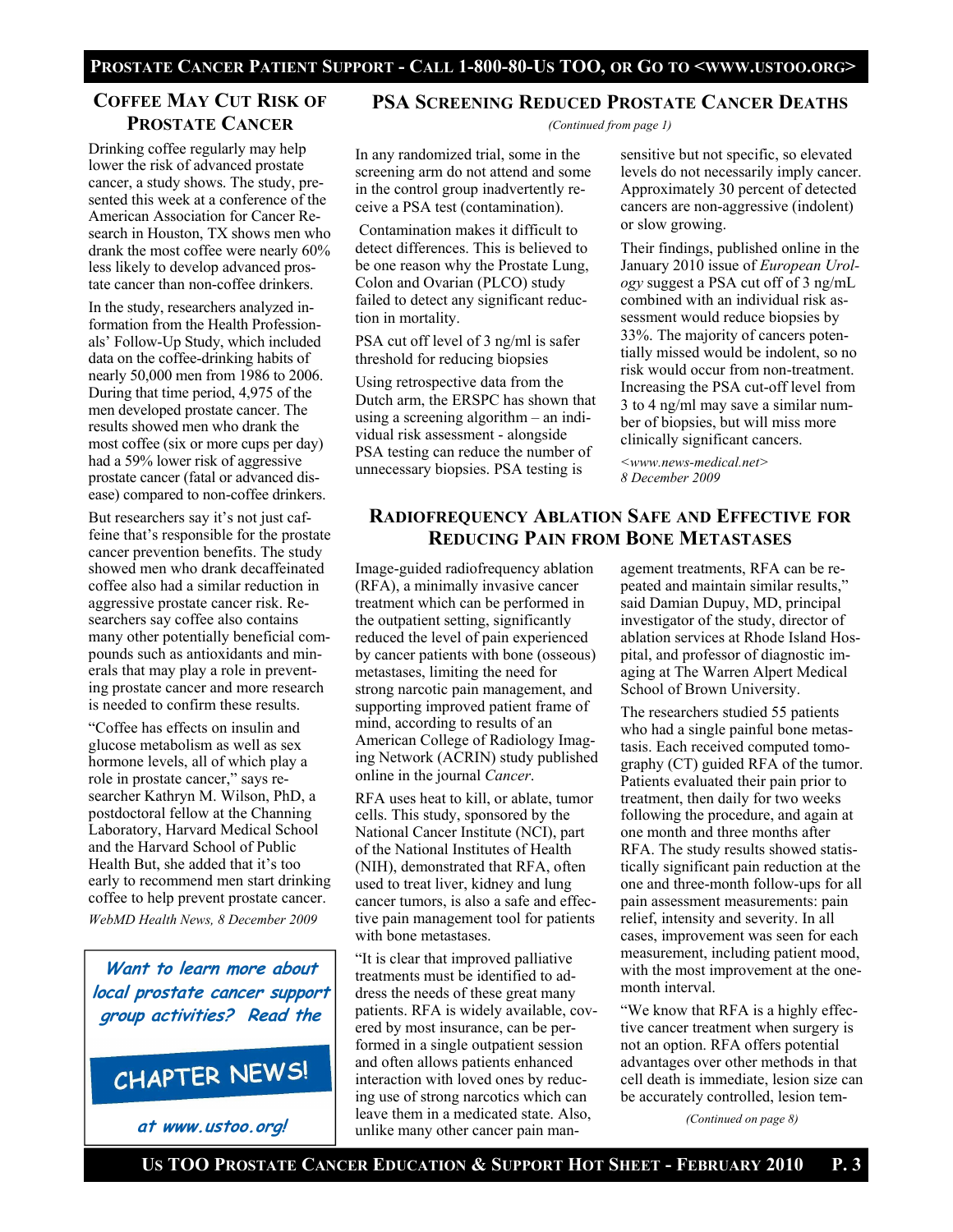# **ASK DR. SNUFFY MYERS**

*Editors' note*: In the spirit of information sharing, we have invited certain physicians and others to provide comments and opinions for Us TOO's *HotSheet.* It is our desire to enrich the content of the *HotSheet* to empower the reader. Each piece contains the opinions and thoughts of its author and is not necessarily those of Us TOO International.

# Dear Dr. Myers:

Many men would love to use second line hormone treatment but cannot find a local doctor who has the background and ability to monitor the patient for side effects and prostate health. How do we find doctors who are able to monitor our health using second line hormone treatment?

The first question is what qualifications are needed to administer second line hormonal therapy properly. Initial hormonal therapy using Lupron and/or Casodex is commonly done well by both urologists and medical oncologists. Additionally, many radiation oncologists have experience using hormonal therapy in combination with radiation therapy. Things can be much different when it comes to second line hormonal therapy.

# **Estrogens**

Perhaps the second line hormonal therapy is estrogen, the female sex hormone. There are many estrogenlike drugs available. Diethylstilbestrol (DES) is a synthetic drug that acts like estrogen and can be given orally. In the past, oral administration was associated with significant cardiovascular side effects, such blood clots, swollen ankles and high blood pressure. However, when given at a lower dose and along with modern diuretics, blood pressure drugs and anticoagulants DES is a much more useful agent.

More recently, estradiol, the normal human estrogen, has come to the fore. One attractive form is estradiol skin patches, which have been widely studied in women to manage menopausal symptoms. A major attraction is a reduced risk of cardiovascular complications compared with oral therapy. While this has been well documented in postmenopausal women, there are only two papers that report this advantage in men with advanced prostate cancer. In addition, no studies have

directly compared the efficacy of the two drugs against prostate cancer. Nonetheless, in clinical practice they do appear to be roughly equivalent.

Both urologists and medical oncologists often have extensive experience in the use of these various forms of estradiol. In most large communities, it should not be difficult to find someone who understands and is comfortable with the use of these agents.

# Ketoconazole

Another second line hormonal therapy is ketoconazole, first shown to have activity against prostate cancer in 1982. Virtually all practicing urologists and medical oncologists have had some experience using this drug during medical training. Principally used as an antifungal agent, it is available as a generic and usually covered by prescription insurance. Used correctly, its response rate can approach 50% in patients that develop a rising PSA on Lupron and/or Casodex treatment.

Unfortunately, it is not optimally utilized in the community setting for a number of important reasons. In addition it has drug interactions with several commonly used prescription drugs. The Prostate Forum website has a nice discussion of the issues to consider when you consider using this drug – you can read the full article at <www.prostateforum.com>.

The final issue with ketoconazole is that it is best absorbed when the stomach contents are acid. Many men have low stomach acidity because of aging or because they are on medications to decrease stomach acid. We recommend taking ketoconazole with an acid beverage such as fruit juice or a carbonated beverage. Vitamin C 200- 500 mg taken with each dose of ketoconazole will also improve absorption.

So, it may be easy to find a physician to prescribe ketoconazole, but you may have difficulty getting the drug delivered to you in an optimal manner. So, it is very important that you have a good relationship with your physician that allows discussion of these details.

**To submit a question to Dr. Myers, please email it to ustoo@ustoo.org.** 

# **GAT'S HYPOTHESIS FOR THE CAUSE OF MOST PROSTATE CANCERS**

In the May 2009 issue of Andrologia, Gat et al reported the discovery of a previously unrecognized route of flow of free testosterone to the prostate via the testicular and prostate venous drainage systems. They showed that varicocele caused deviation of the testicular venous flow from its normal route to the prostate. Measured levels of free testosterone in the venous blood was 130 times higher than the normal physiological concentration.

In the first part of the study, the authors tested 72 men with localized prostate cancer and found that all of them had varicoceles in one or both of their internal spermatic veins. In the second part of the study, they treated 6 men with varicoceles and biopsyproven prostate cancer with an interventional radiological procedure to correct abnormal venous blood flow.

Results appear in the table below:

| Parameter               | <b>Before</b><br>procedure | 6 month<br>afterwards |
|-------------------------|----------------------------|-----------------------|
| Prostate<br>volume      | $65.3$ mL                  | 36.0 mL               |
| Serum PSA               | 8.89 ng/mL 5.95 ng/mL      |                       |
| $\#$ with<br>+ biopsies | 6 of 6                     | $1$ of 6              |

The authors refer to the microsurgical varicocelectomy procedures they did as "super-selective intraprostatic androgen deprivation" although it is not clear to what extent the free testosterone concentrations in the internal spermatic veins declined.

The authors present some of the unresolved biological enigmatic questions associated with prostate cancer and discuss how they may relate to their hypothesis. Gat and colleagues conclude that the "backflow" of androgen from the testes to the prostate might possibly be a mechanism for the development of prostate cancer.

The hypothesis proposed by Gat and his colleagues may seem completely "off the wall" to many. However, some advocates such as those with the "New"

*(Continued on page 8)*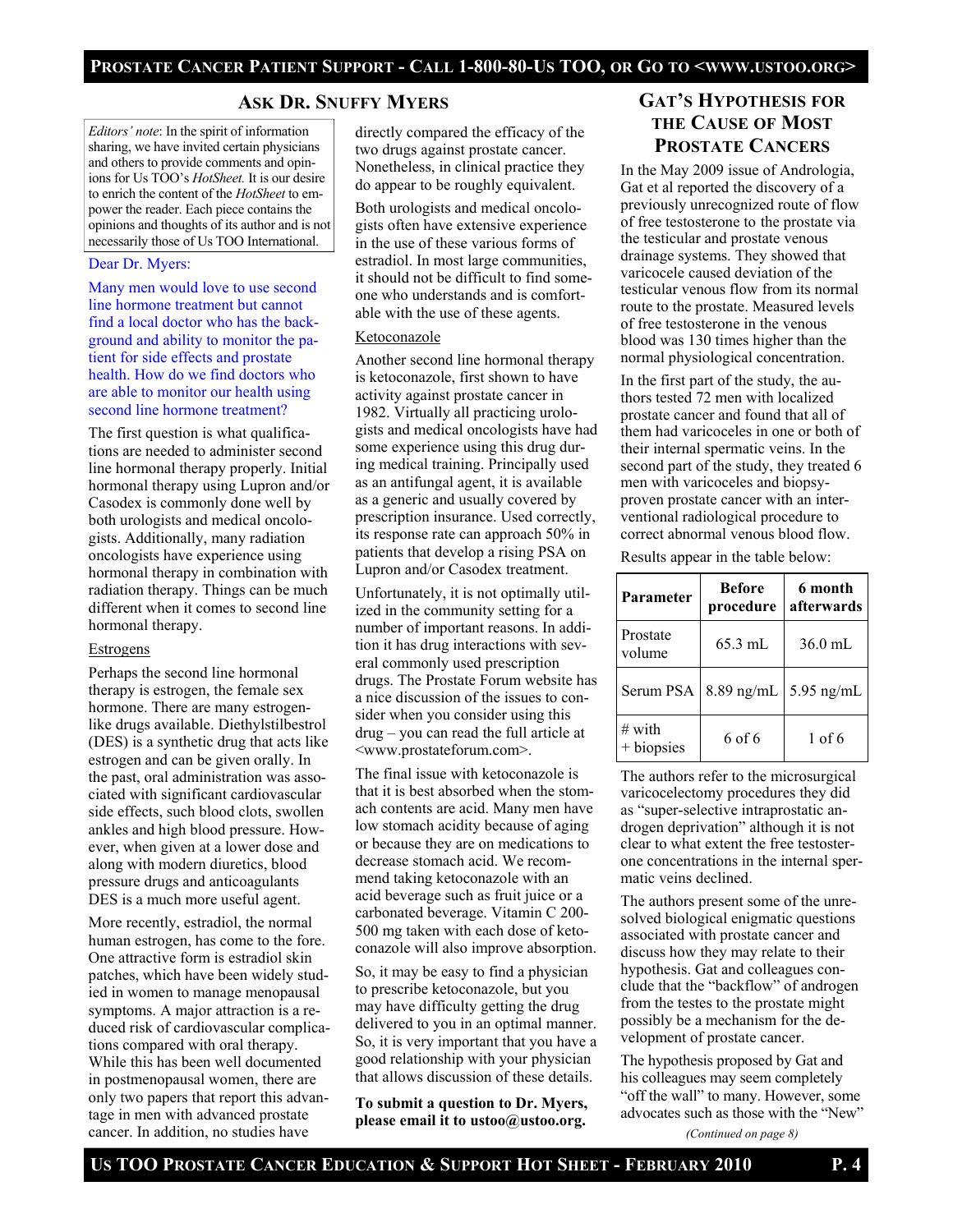# **PSA VALUE AT TWO YEARS POST-TREATMENT CAN PREDICT LONG-TERM SURVIVAL IN PROSTATE CANCER PATIENTS**

Prostate cancer patients having a PSA value less than or equal to 1.5 ng/mL at 2 years after external beam radiation therapy (EBRT) are less likely to have a cancer recurrence and cancer-related death, according to a study in the 1 December 2009 issue (Vol. 75, pp. 1350-6) of the *International Journal of Radiation Oncology\*Biology\* Physics,* the official journal of the American Society for Radiation Oncology.

PSA levels after a successful course of EBRT should decline gradually over the following 18 to 24 months. A continued rise in PSA can indicate relapsing disease. Prior studies attempted to categorize PSA response patterns, but most did not use a fixed point after RT to predict outcomes.

Researchers at the Memorial Sloan-Kettering Cancer Center Department of Radiation Oncology and Epidemiology and Biostatistics in New York sought to determine the significance of a patient's reaching a certain PSA level at a specific point in time after EBRT.

The study authors found that patients with a PSA value of less than or equal to 1.5 at two years had a 2.4 and 7.9 percent incidence of distant metastases at 5 and 10 years after treatment respectively. Patients with a PSA value higher than 1.5 experienced a significantly higher rate of metastases at 5 and 10 years after treatment (10 percent and 17.5 percent, respectively).

"In the past, patients with a relapsing cancer after receiving radiation were not identified until several years after treatment and at that point it may be too late to effectively salvage their recurrence," Michael Zelefsky, MD, lead author of the study and a radiation oncologist at Memorial Sloan-Kettering Cancer Center, said.

"If we can catch these future instances of cancer recurrence earlier in prostate cancer patients, then we have a much higher chance of reducing the mortality associated with the cancer."

*Science Daily, 2 December 2009* 

# **NANOSENSORS USED TO MEASURE CANCER BIOMARKERS IN BLOOD**

For the first time, Yale University researchers used nanosensors to measure cancer biomarkers in whole blood. Their findings, appearing online 13 December 2009 in the journal Nature *Nanotechnology*, could dramatically simplify the way physicians test biomarkers of cancer and other diseases.

The team – led by Mark Reed, Yale's Harold Hodgkinson Professor of Engineering & Applied Science, and Tarek Fahmy, an associate professor of biomedical and chemical engineering – used nanowire sensors to detect and measure concentrations of two specific biomarkers: one for prostate cancer and the other for breast cancer.

To overcome the challenge of whole blood detection, the researchers developed a novel device that acts as a filter, catching the biomarkers – in this case, antigens specific to prostate and breast cancer – on a chip while washing away the rest of the blood. Creating a buildup of the antigens on the chip allows for detection down to extremely small concentrations, on the order of picograms per milliliter, with 10 percent accuracy. This is the equivalent of being able to detect the concentration of a single grain of salt dissolved in a large swimming pool.

"This new method is much more precise in reading out concentrations, and is much less dependent on the individual operator's interpretation," Fahmy said. Many current tests can also be labor intensive and can take hours to days to provide results. The new device is able to read out biomarker concentrations in a just a few minutes.

"Doctors could have these small, portable devices in their offices and get nearly instant readings," Fahmy said. "They could also carry them into the field and test patients on site."

The new device could also be used to test for a wide range of biomarkers at the same time, from ovarian cancer to cardiovascular disease, Reed said. "We've brought the power of modern microelectronics to cancer detection."

*ScienceDaily, 14 December 2009* 

# **ACTIVE SURVEILLANCE**

*(Continued from page 1)* 

over-treatment of prostate cancer," says James L. Mohler, MD, of Roswell Park Cancer Institute and chair of the NCCN Guidelines Panel for Prostate Cancer. "Growing evidence suggests that over-treatment of prostate cancer commits too many men to side effects that outweigh a very small risk of prostate cancer death."

The updated NCCN Guidelines now recommend active surveillance for men with very low risk prostate cancer and life expectancy estimated at less than 20 years or men with low risk prostate cancer and life expectancy estimated at less than 10 years.

"Although the NCCN Guidelines Panel stresses the importance of considering active surveillance, ultimately this decision must be based on careful individualized weighting of a number of factors including life expectancy, disease characteristics, general health condition, potential side effects of treatment, and patient preference," notes Dr. Mohler. "It is an option that needs to be thoroughly discussed with the patient and all of his physicians which may include his urologist, radiation oncologist, medical oncologist, and primary care physician."

The updated NCCN Guidelines stress that active surveillance involves actively monitoring the course of the disease with the expectation to intervene if the cancer progresses. Patients under active surveillance must commit to a regular schedule of follow-up, which includes a prostate exam and PSA, and which may include repeat prostate needle biopsies. The most recent version of this and all the NCCN Guidelines are available free of charge at <www.NCCN.org>.

The NCCN Clinical Practice Guidelines in Oncology™ are developed and updated through an evidence-based process with explicit review of the scientific evidence integrated with expert judgment by multidisciplinary panels of physicians from NCCN Member Institutions. The NCCN is a not-for-profit alliance of 21 of the world's leading cancer centers and is dedicated to improving the quality and effectiveness of cancer care.

*BUSINESS WIRE, 7 January 2010*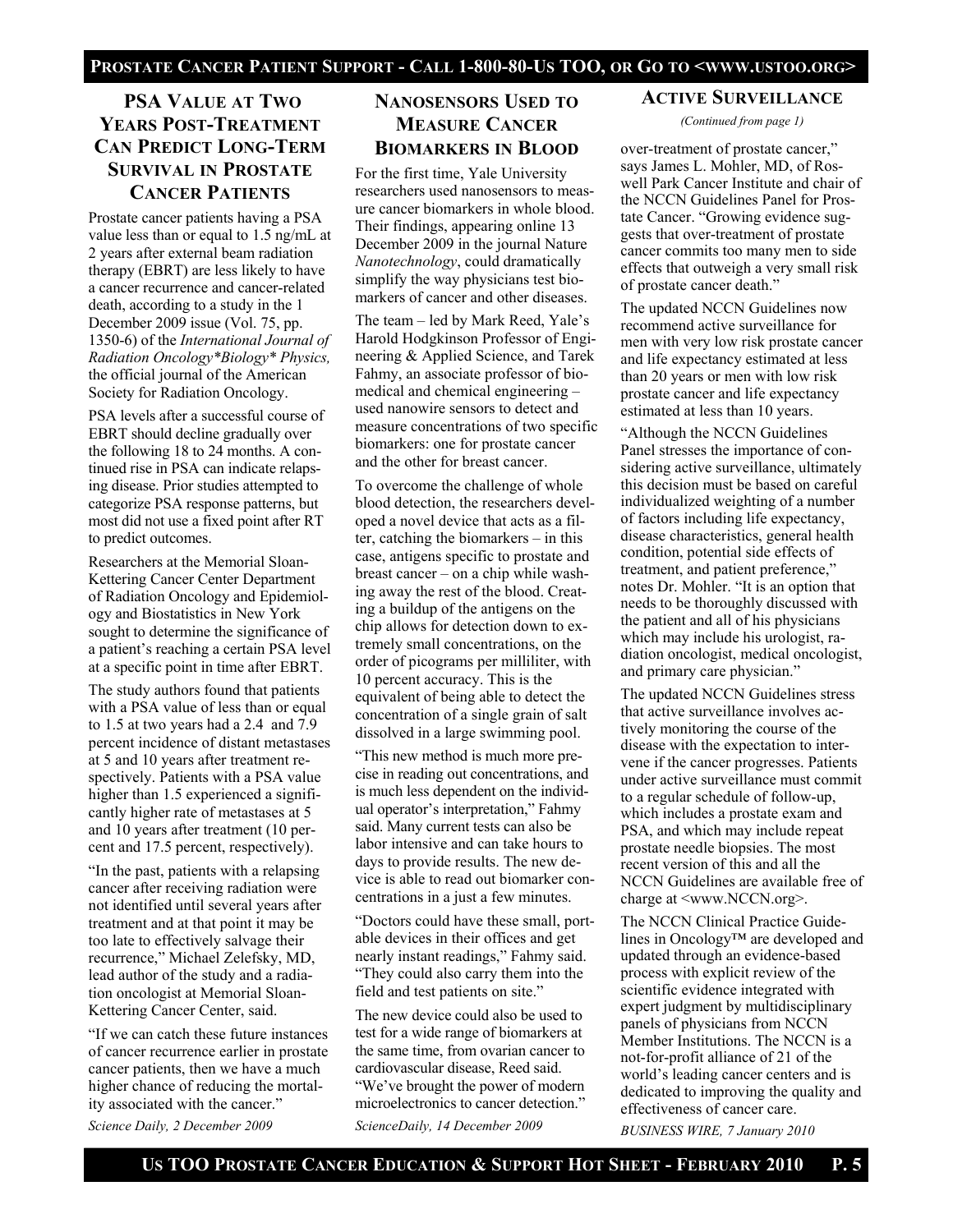# **DOC MOYAD'S WHAT WORKS & WHAT IS WORTHLESS COLUMN, ALSO KNOWN AS "NO BOGUS SCIENCE" COLUMN**

**"Hot off the press! Hot off this Hot Sheet! Most men do not ask their doctor for conventional treatment for their hot flashes! Why is this so important?"** 

> Mark A. Moyad, MD, MPH, University of Michigan Medical Center, Department of Urology

*Editors' note*: In the spirit of information sharing, we have invited certain physicians and others to provide comments and opinions for Us TOO's *HotSheet.* It is our desire to enrich the content of the *HotSheet* to empower the reader. Each piece contains the opinions and thoughts of its author and is not necessarily those of Us TOO International.

# **Bottom line:**

Hot flashes are not fun for men on androgen deprivation treatment (ADT)! However, a recent large study<sup>1</sup> suggests that most do not need or request conventional treatment for hot flashes, but if they do need prescription medication, the progesterone medications work really, really well!

Ohio State wins a BCS bowl game! Michigan does not make a bowl game! Tiger Woods gets into trouble! Wow! These were some of the hot off the press stories of 2009.

Another hot subject – hot flashes – received a fabulous study at the end of 2009 that did not seem to get much attention. The drug venlafaxine (75 mg daily) went up against progesterone pills (medroxyprogesterone acetate, 20 mg daily) for 12 weeks and the winner was the progesterone pill!

In fact, about 20% of the men had their hot flashes almost completely go away! Now, that is the good news for men because they can get medroxyprogesterone as an injection or they can take it as a progesterone pill (megesterol acetate is also an option). Also, for those that do not like progesterone, they can still take venlafaxine because that also worked well, but just not as well as progesterone.

So, Doc Moyad, what is the catch!? I am glad I asked myself this question. The catch is that in this large study, only about 20% of men on ADT for at least 6 months actually requested hot flash medication! In other words, most men did not even ask for it despite the researchers believing that most would

ask for medication after 6 months of LHRH treatment.

So, that either means that men are shy or tough guys, or most men do not need more medication for a medication side effect. I tend to think that most men do not need medication for a medication side effect, but perhaps I am biased because I want to see more men consuming flaxseed, soy, doing paced breathing exercises, keeping a hot flash diary, limiting spicy and hot foods, exercising more, using acupuncture if needed, wearing loose fitting clothing… to avoid medication for hot flashes.

But, if your personal hot flash diary reveals to the doctor that most of your hot flashes are moderate to very severe, chances are a prescription medication will work very well in your case. Or, if your hot flash diary shows that most of the hot flashes you are experiencing are mild to moderate, you probably would not want to go on another medication. Even progesterone has side effects such as weight gain, reduces libido, and may even reduce your good cholesterol. And venlafaxine can cause gastrointestinal side effects like constipation or diarrhea.

Hey, everything comes with a catch (except reading the Hot Sheet – that comes with no catch! What a beautiful statement on my part....time for a group hug)!

# Reference

1. Irani J, Salomon L, Oba R, Bouchard P, Mottet N. Efficacy of venlafaxine, medroxyprogesterone acetate, and cyproterone acetate for the treatment of vasomotor hot flushes in men taking gonadotropin-releasing hormone analogues for prostate cancer: a double-blind, randomised trial. Lancet Oncol 4 December 2009, e-pub ahead of print.

# **FOUND, THE SUPER MOLECULE TO KILL PROSTATE CANCER CELLS**

Scientists have discovered a supermolecule which targets and destroys prostate cancer cells, giving hope to men in the final stages of the disease. The antibody – known as F77 – attacks the disease directly and helps the immune system identify and destroy cancer cells in patients with advanced, treatment-resistant tumors. However, it could also be used for patients in the early stages of the disease, doubling its benefits.

F77 is a monoclonal antibody which can be mass-produced in the laboratory by copying a single type of immune system protein. Like natural antibodies made in the body, they help identify and neutralize invaders or sources of danger, such as cancer cells. This is done by latching on to a specific target molecule, or antigen.

In the case of F77, the target is a fatty sugar only found on prostate cancer cell surfaces. Researchers, led by Dr. Mark Greene from the University of Pennsylvania in Philadelphia, said F77 had "promising potential."

The antibody was tested on mice injected with highly aggressive human prostate cancer cells, reported the journal Proceedings of the National Academy of Sciences. Tests found that it wiped out 85 percent of one type of highly aggressive prostate cancer.

Large prostate tumors grown in the laboratory were dramatically reduced in size when treated with the antibody. Tagging F77 antibody with a radioactive tracer could theoretically be used to detect any spread of prostate cancer.

Initially, tumors which have spread can be controlled using therapies to block androgen male hormones, which fuel its growth. But, eventually, most prostate cancers stop responding.

Dr. Sarah Cant, head of policy and campaigns at The Prostate Cancer Charity, said it was "potentially significant" that F77 could be used to treat early and late stages of prostate cancer. However, more research is needed, she added.

*Mail Online (UK), 29 December 2009*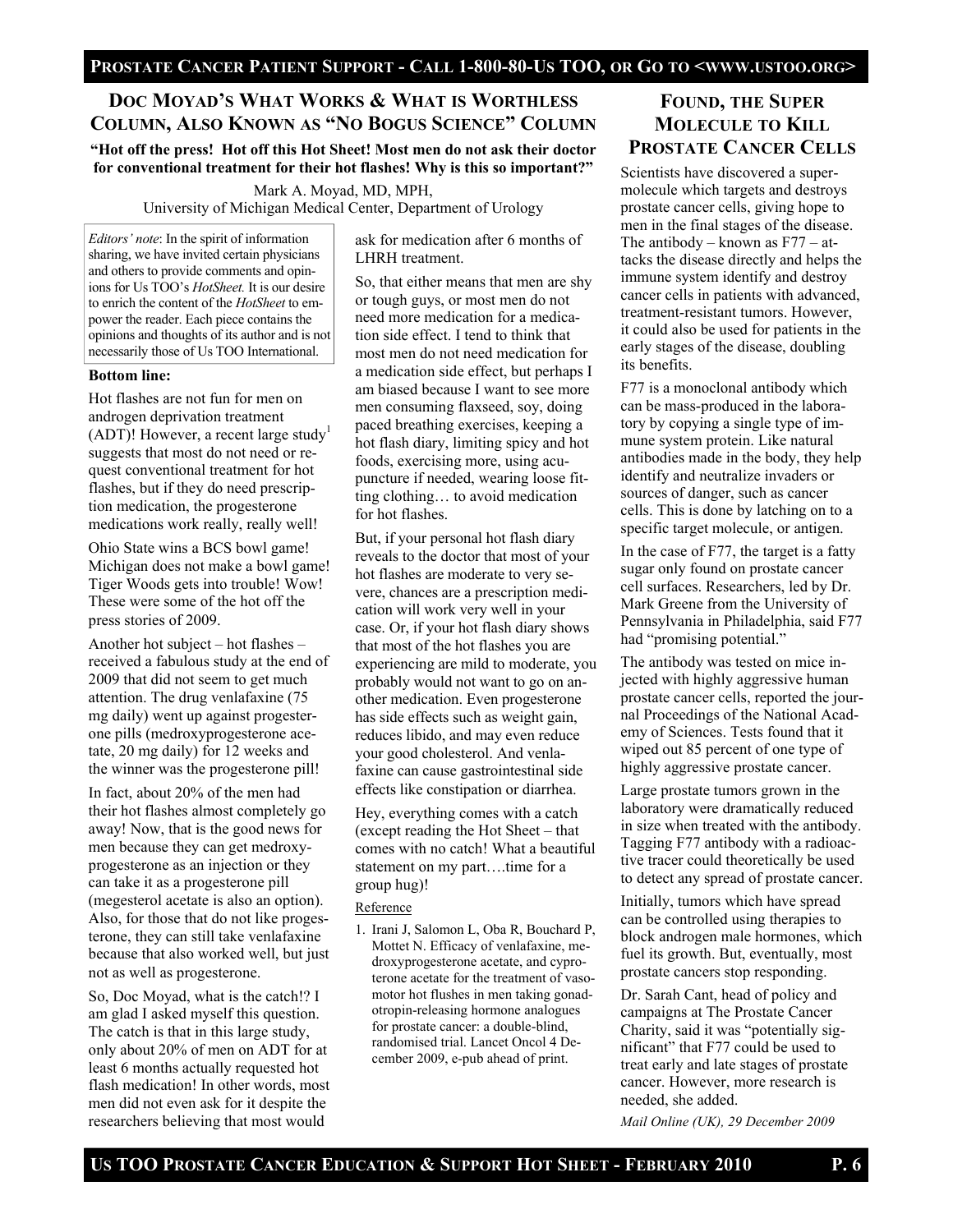# **THE DOCTORS NOTE – GERALD CHODAK, MD**

*Editors' note*: In the spirit of information sharing, we have invited certain physicians and others to provide comments and opinions for Us TOO's *HotSheet.* It is our desire to enrich the content of the *HotSheet* to empower the reader. Each piece contains the opinions and thoughts of its author and is not necessarily those of Us TOO International.

Starting with this issue of The Doctors Note, each article discussed will end with "the Bottom Line" to make it easier for the reader to take away a simple message.

Screening is again in the news. The European prostate cancer screening study was reevaluated omitting those men who did not follow their assigned screening protocol because if a man was suppose to be screened and did not comply, he could not have a chance of benefiting. Using this approach, they concluded that the drop in mortality from screening was really about 30% rather than the 20% in the original report. Is this conclusion valid? Unfortunately, probably not. Randomized studies must analyze all the individuals enrolled to each arm, regardless whether they followed their assigned protocol. It is called an "intention to treat" analysis. Unfortunately, omitting those not compliant is highly likely to overestimate the benefit because it assumes that all the men omitted would have benefited had they followed the protocol which is not correct. The issue is less about whether the drop in mortality is 20%, 30% or something in between. Rather it is that methods are needed to help reduce the number of men being over treated after being diagnosed through screening.

# **The Bottom Line – Screening saves lives but results in considerable over treatment. Better ways are needed to identify who should be treated aggressively.**

A report by Catalona and associates attempts to do that by looking at the change in PSA over time, called the PSA velocity or PSAV. If the velocity was greater than 0.4 ng/ml per year men were more likely to progress than if the had a lower velocity. They used certain criteria to define "insignificant" cancer and applied it to more than 1000 men who had a radical prostatectomy. With this approach they conclude that only 6% of the treated men

had insignificant cancer. The idea of defining clinically insignificant cancer has been used for some time but those criteria have never been properly documented. One has to conclude that the data from this uncontrolled study must be greatly overestimating the number of men benefiting from treatment. By concluding that only 6% of men who undergo radical prostatectomy have insignificant cancer, it would mean that 15 out of every 16 men having surgery is benefiting. This is a completely different conclusion than was reached in the European randomized screening study which found that only 1 out of every 24 to 48 men who was screened and treated was benefiting.

# **The Bottom Line – Uncontrolled trials can greatly exaggerate the percentage of men benefiting from radical prostatectomy.**

Another report with implications about treating men properly is the reevaluation and modification of the Gleason scoring system as reported by Epstein. A consensus conference concluded that a biopsy should no longer be assigned a Gleason pattern 1 or 2 which means that a Gleason score of 2-5 is no longer valid. Furthermore, criteria for Gleason pattern 4 have been modified making many cancers previously diagnosed with a Gleason score of 6 now assigned to Gleason 7 or 8. That would explain the marked increase in Gleason 7 cancers in the United States. This change has tremendous implications for deciding how to manage newly diagnosed cases. It means that many of the men who were diagnosed with Gleason 3+3 were under graded and should have been called either Gleason 7 or Gleason 8. What does this mean when older studies of watchful waiting are reevaluated? If many of the men thought to have Gleason 6 really had Gleason 7 then it would mean that many of the Gleason 7 cancers diagnosed today pose a smaller risk than people think. The reason is that the watchful waiting studies found the odds of dying in 10-20 years was very low for those previously diagnosed with Gleason 6 disease.

**The Bottom Line – Changes in the criteria for defining Gleason scores** 

# **on biopsies mean that active surveillance may still be a good option for some of the men diagnosed with Gleason 7 disease.**

For those men treated by radiation therapy, a report from Sloan Kettering attempts to predict which patients may need additional therapy by looking at the PSA value 2 years after treatment. They observed that the risk for disease progression was low if the total PSA was less than 1.5 ng/ml two years after radiation but it was significantly higher if the PSA was over that value. The problem with this study is that it would not be useful for an individual patient to make a decision about treatment.

**The Bottom Line – Treating all men who have a PSA over 1.5 ng/ml two years after radiation therapy is likely to result in considerable over treatment. The PSA doubling time combined with the time after radiation that the PSA begins to rise might be a better way to identify who needs additional treatment.** 

Another report with uncertain validity is the study on coffee suggesting that its intake reduces aggressive cancer. This is yet another example of trying to draw conclusions from uncontrolled studies.

# **The Bottom Line – Uncontrolled studies do not permit valid conclusions. Their only value is to help design a properly controlled trial that can truly determine if there is a cause and effect relationship.**

Lastly, a report on an antibody that was effective in killing prostate cancer cells in mice is encouraging but one must be very cautious before jumping to the conclusion that it will be effective for men with prostate cancer. Too often, laboratory findings have given many patients false hope only to find out later that they do not produce similar results when tested in patients. Let us hope that forthcoming studies will demonstrate it has real value for men suffering from advanced disease.

**The Bottom Line – Patients should use caution in becoming prematurely excited about results obtained in laboratory experiments because most do not come to fruition when tested in patients.**